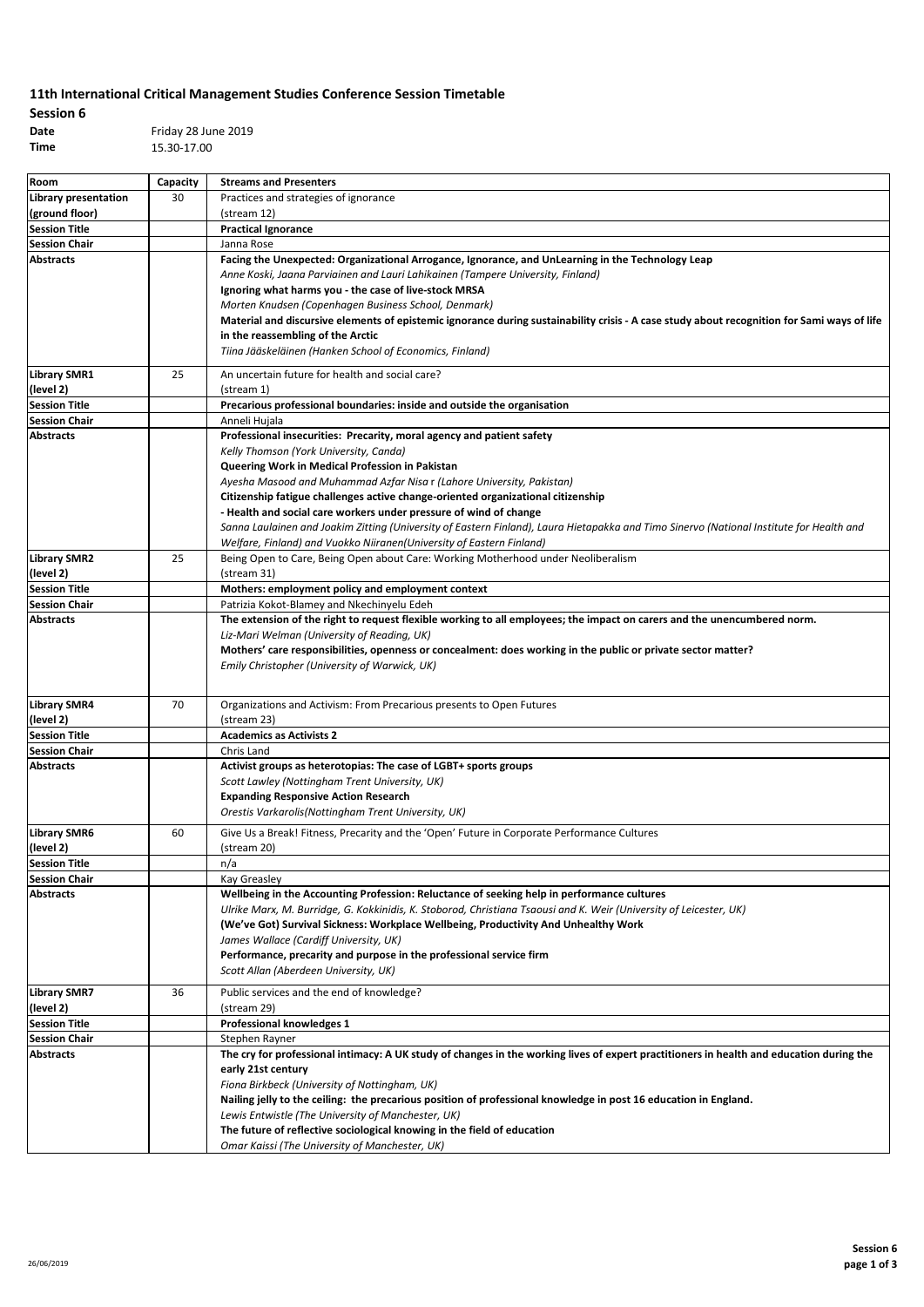## **11th International Critical Management Studies Conference Session Timetable**

| Session 6 |                     |
|-----------|---------------------|
| Date      | Friday 28 June 2019 |
| Time      | 15.30-17.00         |

| Room                       | Capacity | <b>Streams and Presenters</b>                                                                                                                  |
|----------------------------|----------|------------------------------------------------------------------------------------------------------------------------------------------------|
| <b>CMR 11</b>              | 70       | Critical accounting studies                                                                                                                    |
| (level 1)                  |          | (stream 3)                                                                                                                                     |
| <b>Session Title</b>       |          | Neoliberalism, Accounting, and power struggles                                                                                                 |
| <b>Session Chair</b>       |          | Fernanda Sauerbronn                                                                                                                            |
| <b>Abstracts</b>           |          | Neoliberalism and tenant empowerment in the social housing sector in the UK: An Empty Talk?                                                    |
|                            |          | Sarah Lauwo (Goldsmiths, University of London, UK)                                                                                             |
|                            |          | Office Design Processes, Strategizing And Time Intermingling: shaping spaces and minds within public accounting firms                          |
|                            |          | Claire-France Picard (Université Laval), Canada), Sylvain Durocher (University of Ottawa, Canada) and Yves Gendron (Université Laval,          |
|                            |          | Canada)                                                                                                                                        |
|                            |          | Multinational Companies' Corporate Structures and Tax Avoidance Practices in Developing Countries: The Case of Nigeria                         |
|                            |          | Olatunde Julius Otusanya (University of Lagos, Nigeria)                                                                                        |
| <b>CMR 15</b><br>(level 1) | 70       | Critical organizational history<br>(stream 9)                                                                                                  |
| <b>Session Title</b>       |          | <b>Being in Critical Organizational History 2</b>                                                                                              |
| <b>Session Chair</b>       |          | Gabrielle Durepos                                                                                                                              |
| <b>Abstracts</b>           |          | ANTi-History: applied research in a prison museum                                                                                              |
|                            |          | Talita de Oliveira Trindade (Pontifícia Universidade Católica do Rio de Janeiro, Brazil and IBMEC, Brazil) and Alessandra de Sá Mello da Costa |
|                            |          | (Pontifical Catholic University of Rio de Janeiro, Brazil)                                                                                     |
|                            |          | <b>ANTi-History and Intervention</b>                                                                                                           |
|                            |          | Sarvnaz Lotfi (Virginia Polytechnic Institute and State University, USA)                                                                       |
|                            |          | In Support of Iconology as a Methodology for the Historically-Situated Analysis of Organisational Aesthetics                                   |
|                            |          | Amanda Hildebrandt (Macquarie University, Australia)                                                                                           |
| <b>Wilson D Beech</b>      | 32       | Opening futures: people organized to struggle against oppression                                                                               |
| (level 1)                  |          | (stream 26)                                                                                                                                    |
| <b>Session Title</b>       |          | Organizational processes of social struggles                                                                                                   |
| <b>Session Chair</b>       |          | <b>Rafael Kruter Flores</b>                                                                                                                    |
| <b>Abstracts</b>           |          | The metamorphosis of ephemeral movements and the emergence of accidental activism                                                              |
|                            |          | Rima Hussein and Amir Keshtiban (Northumbria University, UK)                                                                                   |
|                            |          | Outsourced workers' struggles in Brazilian public universities: ephemeral collective movements in the context of labour uncertainties          |
|                            |          | Paulo Abdala and Fernando Scherer (Universidade Federal do Rio Grande do Sul, Brazil)                                                          |
|                            |          | EkoHarita: An alternative for platform capitalism                                                                                              |
|                            |          | Zeynep Özsoy and Beyza Oba (Istambul Bilti University, Turkey)                                                                                 |
| <b>Wilson D Hazel</b>      | 24       | When Critical Management Scholars Become Managers                                                                                              |
| (level 1)                  |          | (stream 5)                                                                                                                                     |
| <b>Session Title</b>       |          | <b>Critical Management in Practice</b>                                                                                                         |
| <b>Session Chair</b>       |          | Alessia Contu                                                                                                                                  |
| Abstracts                  |          | Participatory practices in a real-life critical management experience: The person, the employee and the Oil Company's day-to-day               |
|                            |          | Alexandre dos Reis (University of Lisbon, Portugal)                                                                                            |
|                            |          | Critically Managing? Embracing Tensions among the Discourses of Critique and Practice                                                          |
|                            |          | John McClellan (Boise State University, USA)                                                                                                   |
|                            |          | On Becoming and Unbecoming a CMS Manager: A Parable                                                                                            |
|                            |          | Jeanie Forray (Western New England University, USA) and Sarah Wright (University of Canterbury, UK)                                            |
|                            |          | CMS Managership - Is it the Beginning of the end of CMS?                                                                                       |
|                            |          | Pathum Kodikara and Vasana Kaushalya (University of Sri Jayewardenepura, Sri Lanka)                                                            |
| <b>Wilson D Holly</b>      | 45       | Critical Entrepreneurship Studies: Destabilizing and Transgressing Mainstream Entrepreneurship                                                 |
| (level 1)                  |          | (stream 15)                                                                                                                                    |
| <b>Session Title</b>       |          | <b>Entrepreneurship and daily practices</b>                                                                                                    |
| <b>Session Chair</b>       |          | Hadil Al-Moosa                                                                                                                                 |
| <b>Abstracts</b>           |          | 'Organizational participation in the devaluation of 'collective-entrepreneurship': Mobilizing mainstream conceptions of the                    |
|                            |          | entrepreneur'                                                                                                                                  |
|                            |          | Gemma Lord (The University of Manchester, UK)                                                                                                  |
| <b>Wilson D Hornbeam</b>   | 34       | Problematising the Recolonization of Decolonial Scholar-Activism: Whiteness, Neoliberalization and the Threat of Co-optation within the        |
| (level 1)                  |          | New Spirit of Liberal Openness (stream 17)                                                                                                     |
| <b>Session Title</b>       |          | Decoloniality, Intersectionality and Activism                                                                                                  |
| <b>Session Chair</b>       |          | Marcela Mandiola                                                                                                                               |
| <b>Abstracts</b>           |          | Women Of Colour Scholar-Activism in the UK                                                                                                     |
|                            |          | Sadhvi Dar (Queen Mary University of London, UK), Jenny K Rodríguez (The University of Manchester, UK) and                                     |
|                            |          | Angela Martínez Dy (Loughborough University London, UK)                                                                                        |
|                            |          |                                                                                                                                                |